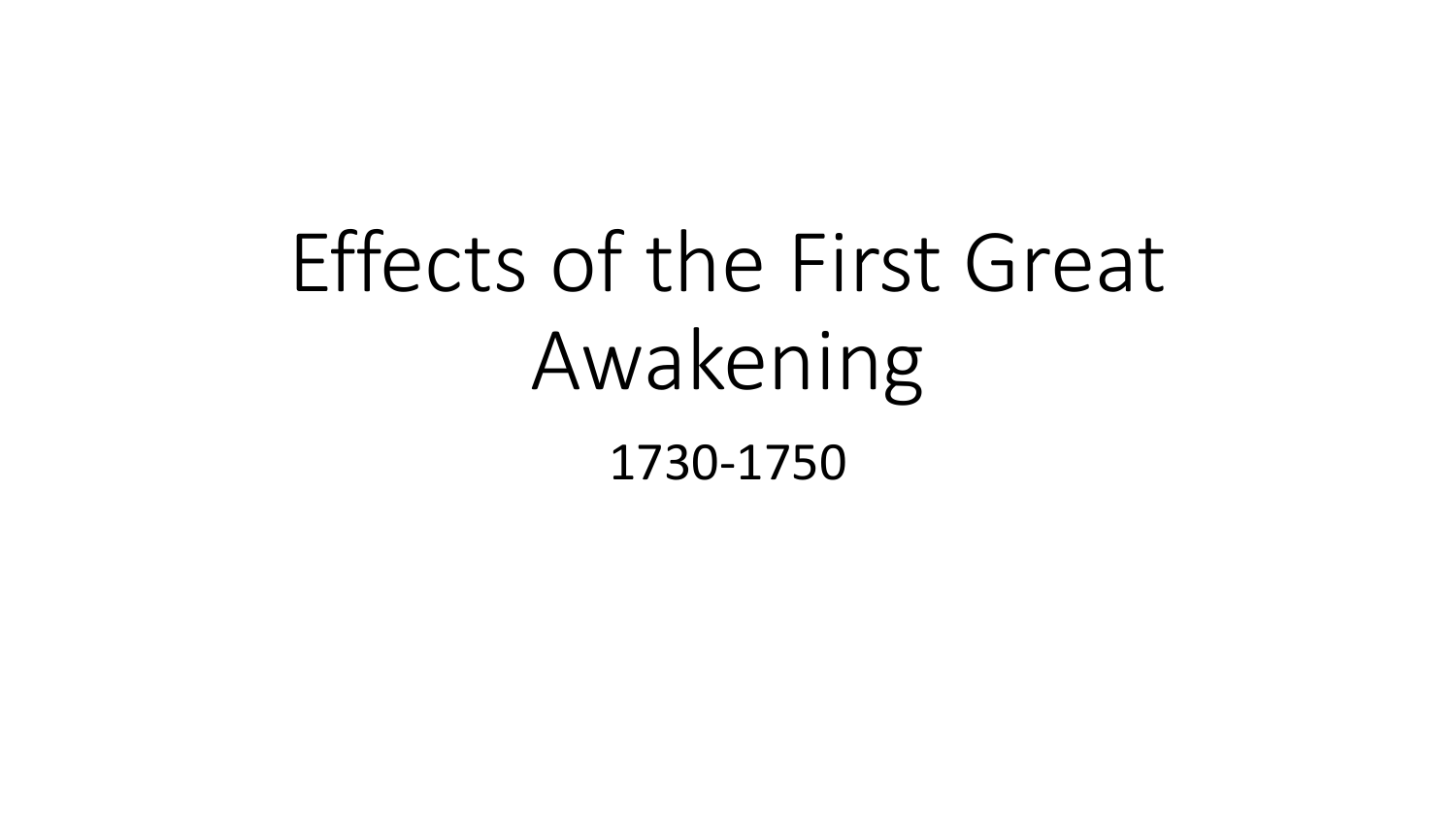#### Altered Religious Climate in America

- Ordinary people were encouraged to make a personal connection with God, instead of relying on a minister
- Newer denominations (Methodists and Baptists) grew quickly
- Rise of "itinerant" preaching and evangelism
	- Whitefield preached to an estimated 75 80% of the population over 7 preaching tours
	- Located minister led resentment
- Church attendance increased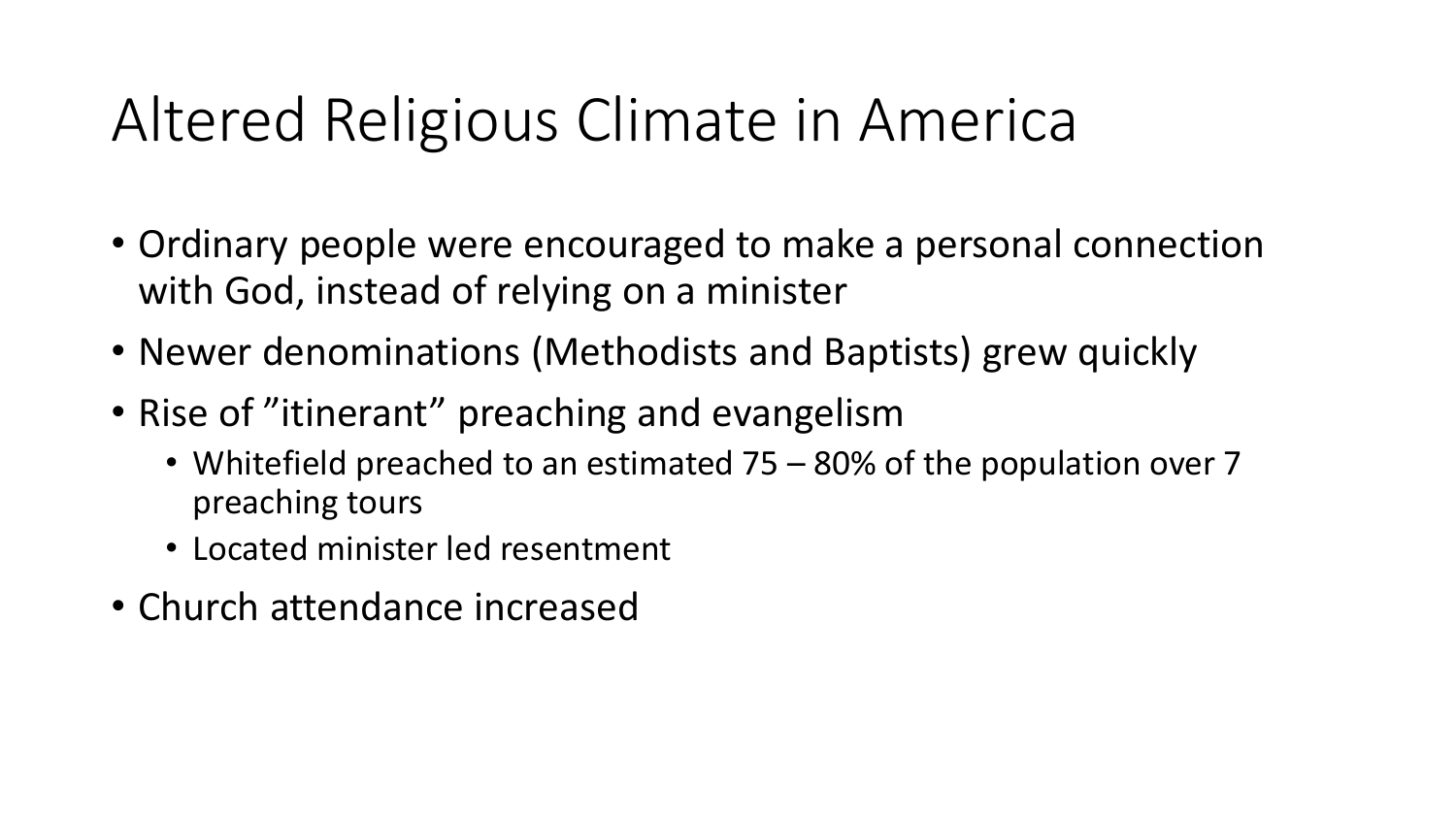## Altered Religious Climate in America

- Division in Presbyterian/Congregationalist churches
	- Old Lights
	- New Lights
- Some argue that it influenced the Revolutionary War
	- Theory of the Lesser (or Inferior) Magistrate
		- The governmental duties of "inferior magistrates" (government officials, such as mayor or governors, in an intermediate level between the king and the people) required them to protect the people against oppression from above.
		- If an inferior magistrate failed to protect the rights of the people, it was the duty of the people to revolt against such tyranny. The command in Romans 13 to be obedient to government" applies only to those that "are orderly and lawfully instituted by God." "Tyrannical government came from Satan, not from God. To obey a tyrant was to rebel against God."
	- Encouraged nationalism
	- Emphasized individual rights
- Spawned establishment of educational institutions (Princeton, Rutgers, Brown, Dartmouth)
- Began to separate church and state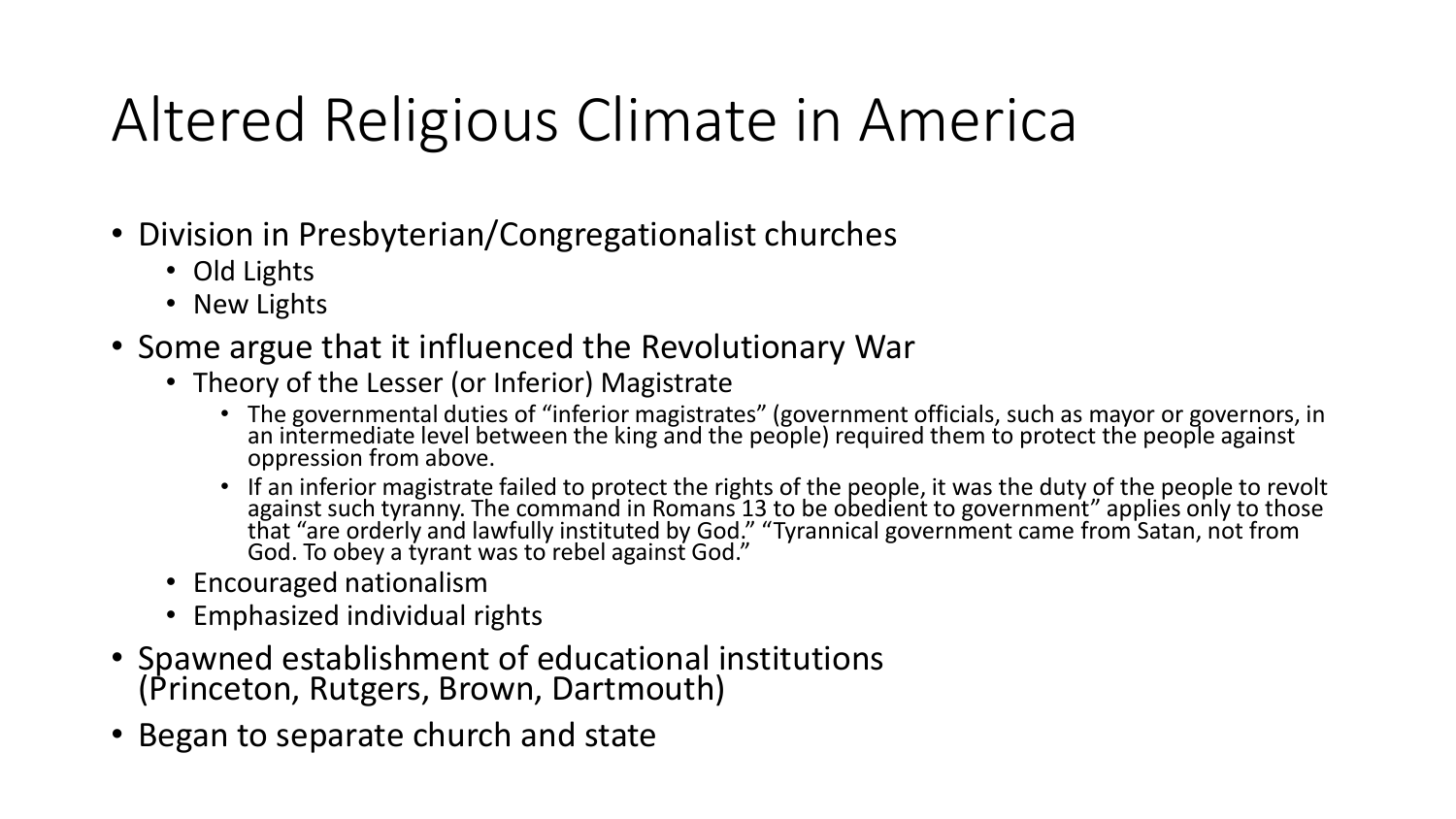



While Methodist Fillians infact the whole Nation. that suffert to note on the Plac Reformation. Parast. me Gord Friends the whole Bread is describe. When Marchelske theory divelop several Steeld sames thank and Swart a Chainsher crash a Bound front to the Cases . Tole a working THELE YARD and you'll see ma Tree. There Inglamses - Integr - These We forward of Fice -<br>Well their stark staring Lind and their Front Granness Louis due OM Nick Ackber Ford a their N. G. Corner too.<br>First mark that D. A Thya about with replatively Replacement of the Mark of the Mark of the Mark of the Mark o<br>duck a Tangene of descrit that marginants there . themse the pleasures of Easth how he because Complete For Planning or over monogenear and VAIN Does from to and one that all martali to she are acched.

But Hi .. paras Cristian . exempted from policies . It not do reverse of the Qued. Copulation. Buy does to All Nature or several and or law her Lawer. Lake Louther their Heaves to lear's Whermy extend. Lad due tre afruid that their Santa will have ment Dony to Bat weight that we will fine to De S wicked Waase.<br>In a cannot just by out a Kadler title a Critan. Who dark of boundely had got onto the dark! dress and to has Readlynn the all but in Fain-To deel, in referen the whole Kirth, without hom. Does from to Onto anthony our End - for with that we can fight France Right to be disconsional prove severage to be Regist. Bland Judices will always protect the in this that what he pretects your our neer be small. Twee twee to

 $(b)$ 

We may do what we phone , gooth the Corporates Isld.<br>We way take up the Young & important the Old. On Sonday's bell halt all the fruit about Meet duck grands the Britishers for sything their Most. Bony Bows to.<br>Will away to the Rummer-whe victor a stateer Pro karping a strew and incompanying Whereas Down Town to The same they have found they did not as they shakt For now Cast and Am'd, they appear somewhat Flat. And hang deven their Heads of the mention of P-TT Day D.

Let's by 31 American at the BM's a Section wear More Law Black Street .<br>and the most imagent Book & Presidential and the y Kingdom Min and oft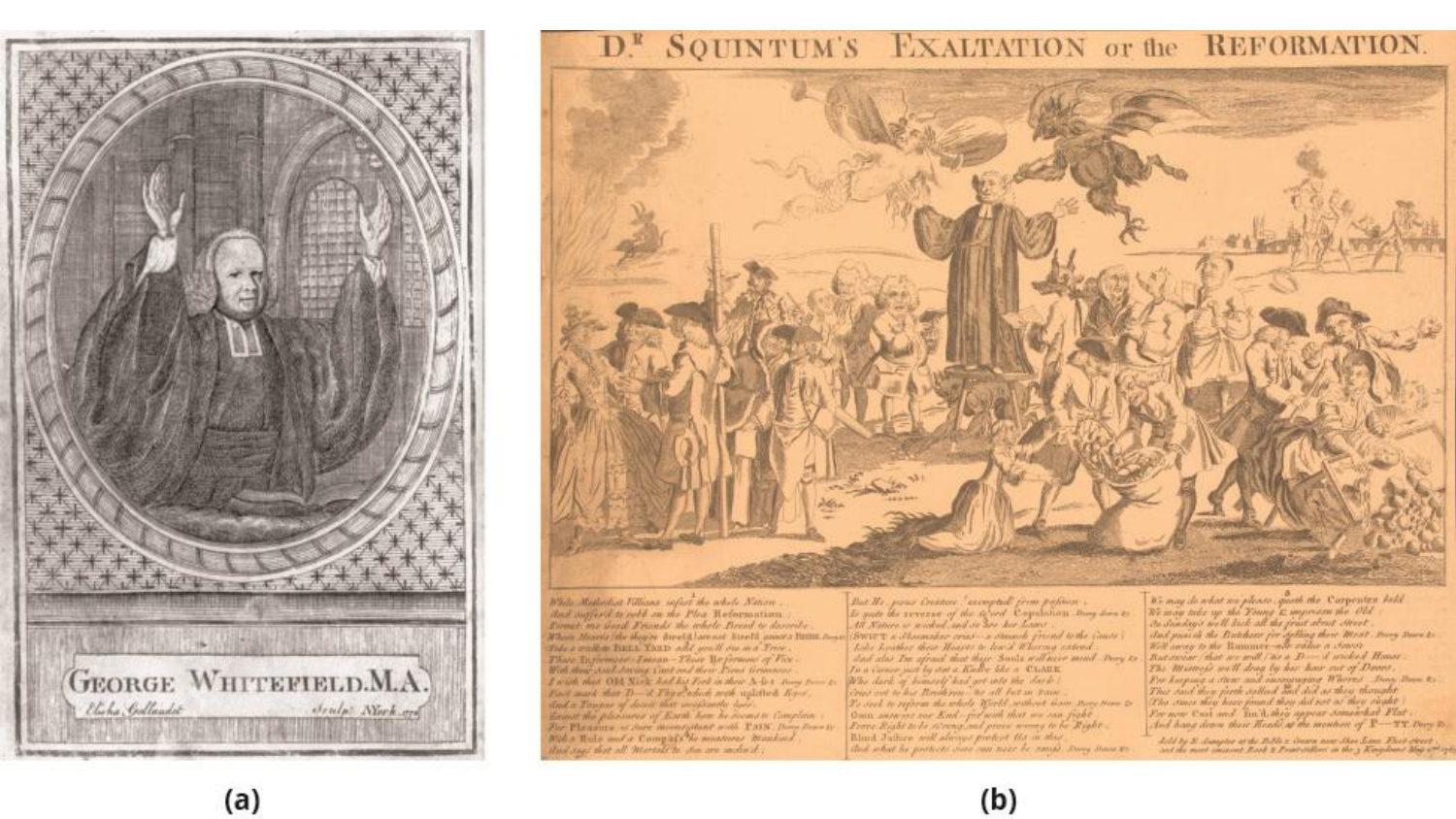### Ecclesiastical Polity

• "Polity" as opposed to "government"

In defense of the polity of the Church of England against the Puritans "[polity] containeth both [the] government and also whatever else belongeth to the ordering of the Church in public"

Richard Hooker, *Of the Laws of Ecclesiastical Polity,* (1594)

- Itinerant preachers spawned the conversation "Who oversees them?"
- Divergent forms
	- Episcopal or Hierarchical (Roman Catholic and Anglican churches)
	- Presbyterian
	- Connectional
	- Congregational